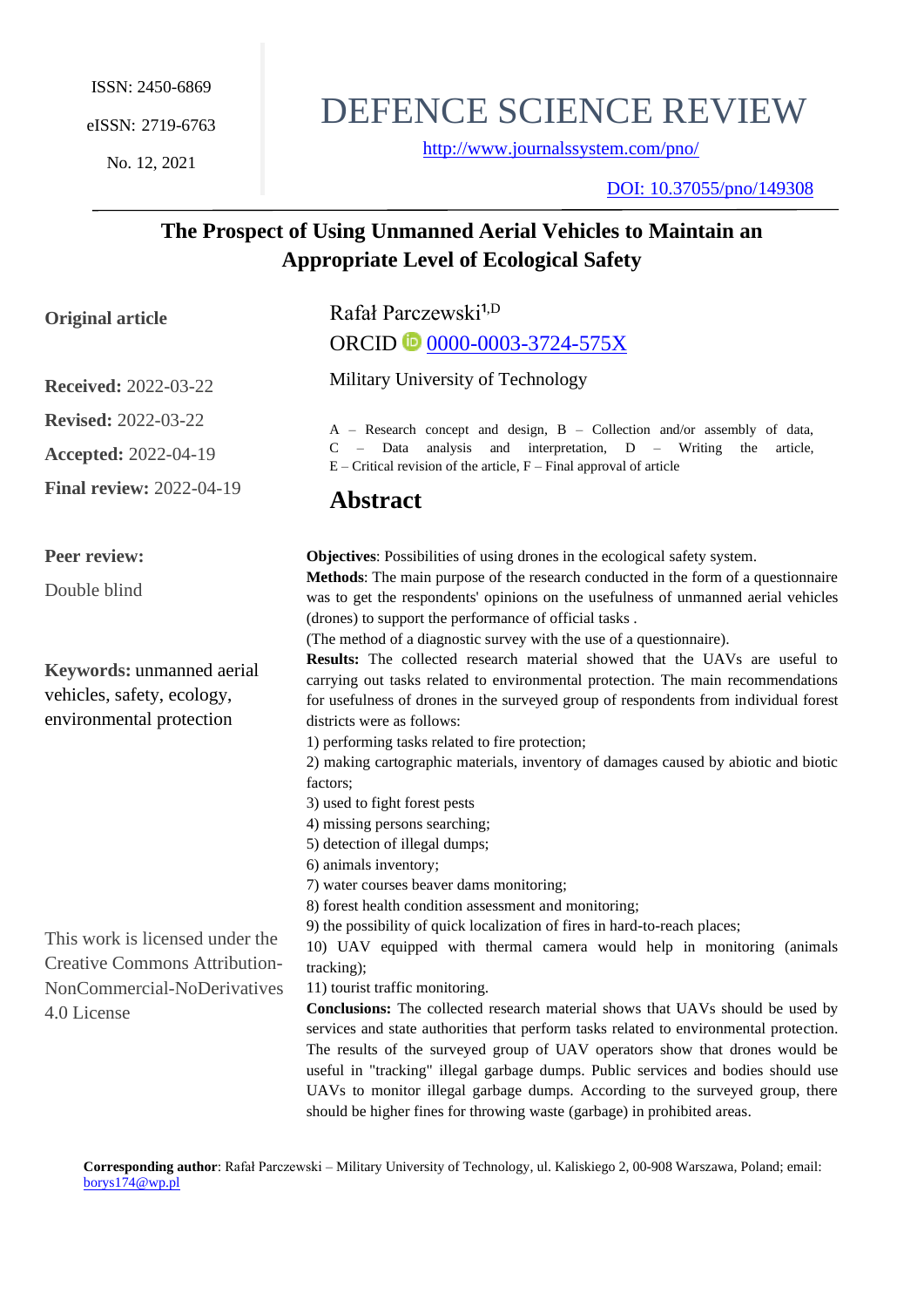# **Introduction**

Nowadays unmanned aerial vehicles are used in many aspects of life. Drones support security services, news media, advertisement agencies, farmers and construction companies. Modern unmanned aerial vehicles are used to fight with air pollution by the state administration. Drones are an extremely important tool used by local governments and government institutions to fight for clean air. Drones are contributing to change the residents attitude (in terms of environmental protection) and they can be used to effectively enforce anti-smog resolutions (Kowalska and Kardaś 2020, pp. 79-80). Due to K. Ficoń, complex demographic problems (demographic avalanche, i.e. population growth) have huge impact on environment in the modern era of globalization. Rapid population growth and accelerated urbanization results with demographic threats to the natural environment . The accumulation of air pollution, reservoirs, water intakes or the earth's surface is the reason for the spontaneous people concentration in small areas. Due to the intensive production of waste, the toxicity of air, water and soil the numbers of bacteria and viruses are increasing. The larger agglomeration is, the greater the disturbance of the natural balance is and the self-cleaning processes of nature is more difficult (Ficoń 2021, p. 93). For most areas in Poland, high levels of air pollution are a huge problem. The fight to improve air quality should be made by using various tools. The advantage of drones are: the element of surprise during air control, preventive effects, quick tracking of air pollution sources, preventing tasks, etc. (Kowalska and Kardaś 2020, p. 91). The use of unmanned aviation in environmental protection has become very popular and extremely helpful for state services and institutions. Forest Divisions or Inspectorates for Environmental Protection use unmanned platforms to carry out tasks related to environmental monitoring. Thanks to their functionalities, unmanned aerial vehicles have become competitive, among others for manned aviation. The article uses a questionnaire filled by employees of forest inspectorates and pilots - UAV operators. The questionnaire was described later in the article. The main aim of the research was to establish the suitability of UAVs for tasks related to environmental protection.

#### **1. Unmanned aerial vehicles - examples of use in safety**

Unmanned aerial vehicles (UAVs), known as drones or remotely piloted aircraft (South Africa), and unmanned aerial vehicles (UAVs), have been known for a long time in civil environment. The first attempts to use UAVs were conducted in Germany during World War II. At that time, the UAV was used mainly for training SAM crews (SAM-Surface to Air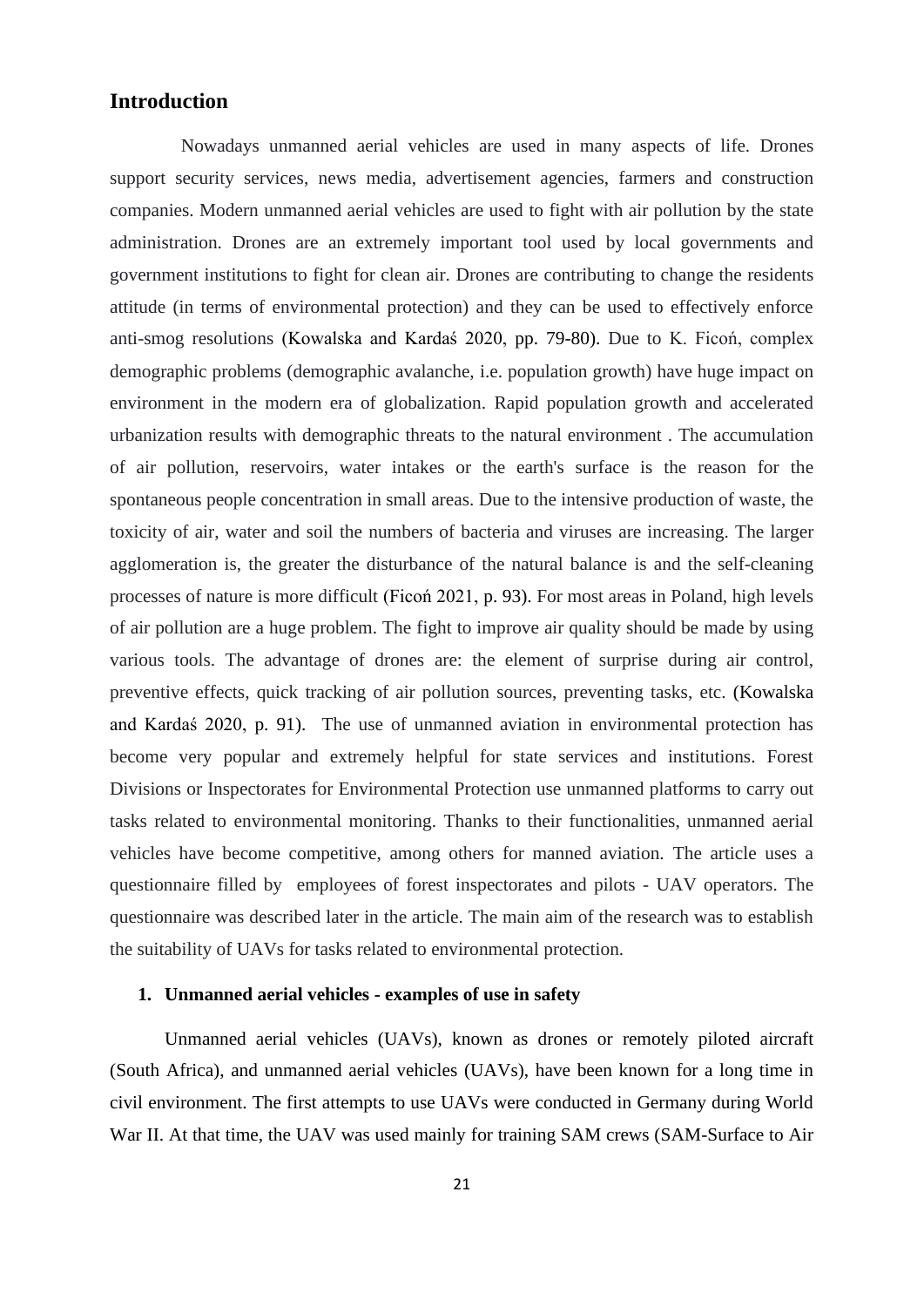Missile), (Melnarowicz and Melnarowicz 2017, p. 11). As T. Zieliński describes, the main factor determining the possibility of using unmanned systems is their flight duration capability. Modern UAVs have capability to operate several dozen hours. Thie requires appropriate construction and the use of strong and durable construction materials - mainly composites (Zieliński 2014, p. 85). Various composite materials are more and more often used in aviation structures, which are characterized, among others, by high durability (Bielawski et al., pp. 159-164).

Another advantage is the pilot-operator safety who stays outside the UAV is the flexibility of using unmanned platforms because wide types of sensors (Zieliński 2014, p. 85). L. Cwojdziński believes that UAVs will strongly support surveillance and air reconnaissance in the future, UAVs (Cwojdziński 2014, p. 144). Experts and researchers believe that the UAVs will be able to replace most of the manned aircraft in the future (Leśnikowski 2016, p. 129). Advanced microprocessor systems and software in BSP alow for automatic take-off and landing, as well as auto-pilot control during flight (Kownacki 2016, p. 15).

Unmanned aerial vehicles safely and with responsibility can have a wide area of using. Unmanned platforms can have a positive impact on industry, people and the planet. Biologists and climatologists face many difficult challenges to save endangered species and their environments. Protected species often live in places or areas with difficult access. Scientists or researchers use UAVs to reach this kind of places. Thanks to the excellent high resolution image data quality and sensors are able to effectively observe endangered species (Kilby and Kilby 2016, p. 164). The civilization threats and challenges which violate the existing environment balance allow for using new technologies in the areas of environmental protection, as well as fire protection, rescue and public safety. Collecting of information by unmanned aerial vehicles in the non-military area of environmental protection relates mainly to the study of volatile organic compounds, PM 10 particulate matter, formaldehyde. In the specialist literature, it is recognized that the current environmental threats (air quality) include low emissions caused by civilization progress. The PM 2.5 atmospheric aerosols are most harmful pollutants in the environment. This dust is considered to be the most dangerous for human health. Usage of UAVs is one of the recommended proposals for reducing low emissions in the local environment. The Air Analysis Observation and Support System "SOWA" analyzes air quality parameters and is used in several cities in Poland. The mobile laboratory platform is equipped with a gas and dust measurement sensors. This device is integrated with a laptop and enables tested air quality visualization. System has functionalities related to air quality monitoring, measurement of environmental conditions, data recording,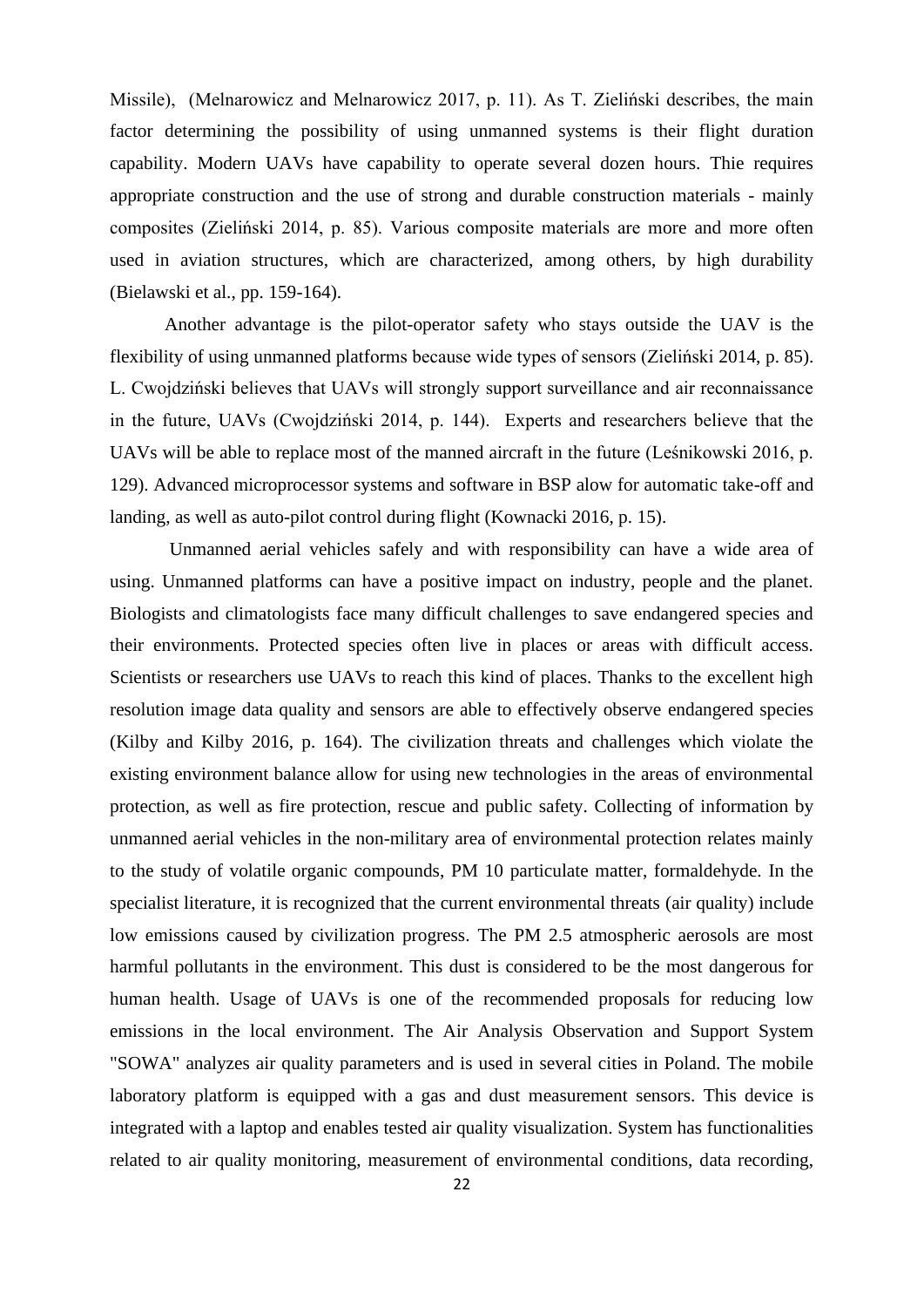the possibility of presenting charts and tables with data visualization. The unmanned aerial vehicle can also be used in the following areas: illegal dumps monitoring, environmental education, trees monitoring, grass burning spots control, industrial network monitoring or monitoring of compliance with COVID-19 recommendations (Jaszczur 2020, pp. 51-57).

Purchase of drones by the Provincial Inspectorate for Environmental Protection (WIOŚ) in Wrocław may be an example of their effective use in tasks performed by the indicated state authority. They will be used to collect data from hard-to-reach places, e.g. excavation, large areas, as well as for patrols wit identification of hazards that may affect the environment. Special group was established at WIOS in Wrocław to support  $UAVs<sup>1</sup>$ . Unmanned aerial vehicles are becoming indispensable systems for monitoring land due to their flexibility and possibility to collect high-resolution data (Alvarez-Vanhard et al., 2021).

In Poland, the advantages of unmanned aviation is also used by e.g. Police, Border Guard, State Fire Service and the Armed Forces of the Republic of Poland.

#### **2. Methodology**

The research was conducted on Lubartów and Józefów Forest Districts employees. The study group consisted of 10 people. The main purpose of the research conducted in the form of a questionnaire was to get the respondents' opinions on the usefulness of unmanned aerial vehicles (drones) to support the performance of official tasks. The research was also conducted among 8 active UAV pilots - operators (used questionnaire form).

The questionnaire for the employees of the forest district office consisted of questions concerning:

- 1) respondents gender,
- 2) age,
- 3) service experience,
- 4) the possible use of drones to supervise illegal landfills, e.g. in forests or parks,
- 5) functionalities of drones useful for forest districts official tasks performance.

The survey questionnaire for UAV operators consisted of questions about:

1) Age,

2) gender,

<sup>1</sup> Drony w kontrolach Inspekcji Ochrony Środowiska, Available at: http://powiatowa.info/wiadomosci/aktualnosci/28854-drony-w-kontrolach-inspekcji-ochrony-srodowiska-wewroclawiu.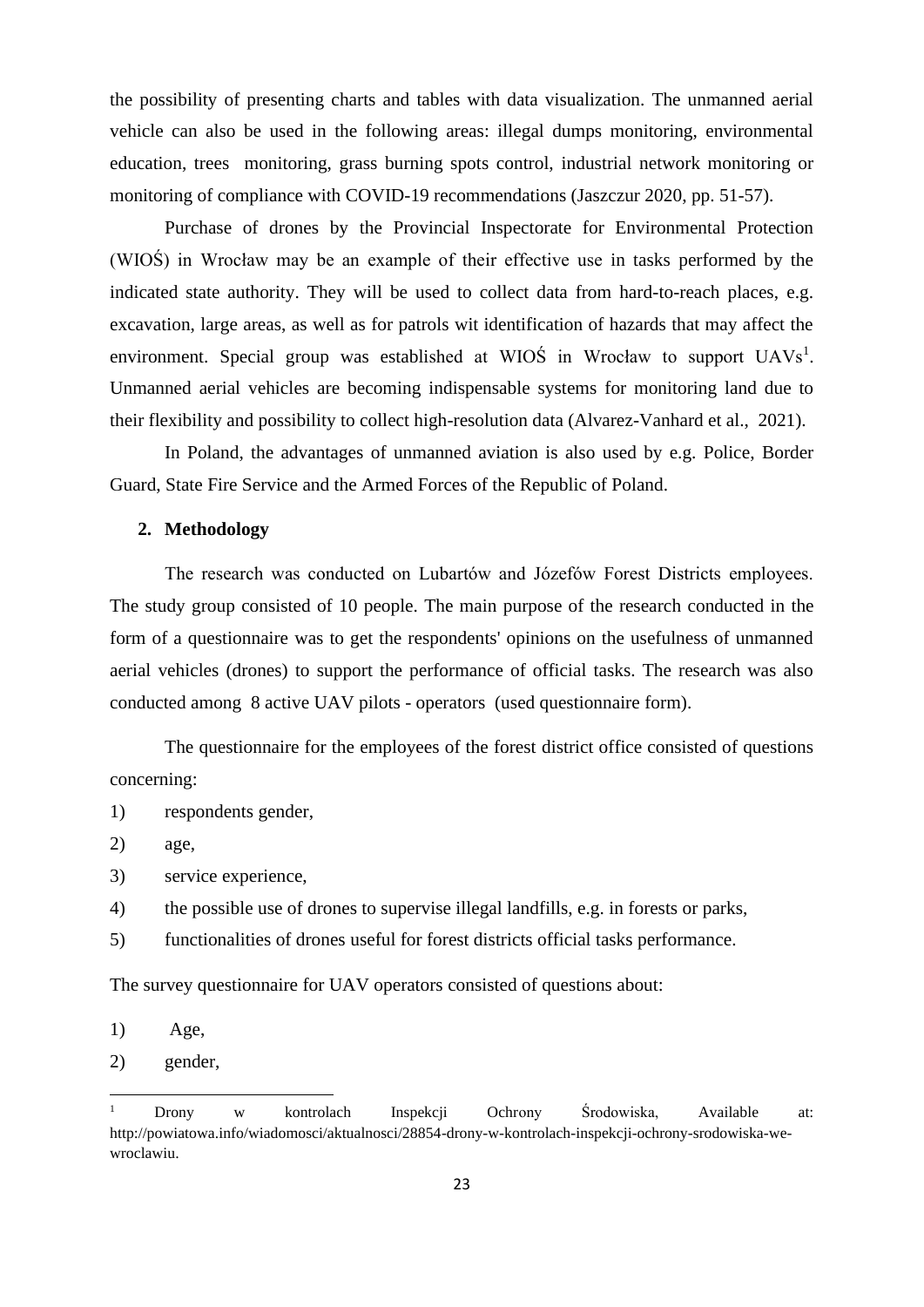- 3) education,
- 4) knowledge about waste,
- 5) service duty responsibilities for waste,
- 6) functionality of drones to detect illegal dumps,
- 7) usage of the UAV for state services and institutions,
- 8) penalties for illegal waste disposal.

## **3. Results**

The collected research material showed that the UAVs are useful to carrying out tasks related to environmental protection. The main recommendations for usefulness of drones in the surveyed group of respondents from individual forest districts were as follows:

1) performing tasks related to fire protection;

2) making cartographic materials, inventory of damages caused by abiotic and biotic factors;

- 3) used to fight forest pests
- 4) missing persons searching;
- 5) detection of illegal dumps;
- 6) animals inventory;
- 7) water courses beaver dams monitoring;
- 8) forest health condition assessment and monitoring;
- 9) the possibility of quick localization of fires in hard-to-reach places;
- 10) UAV equipped with thermal camera would help in monitoring (animals tracking);
- 11) tourist traffic monitoring.

The results of the surveyed group of UAV operators show that drones would be useful in "tracking" illegal garbage dumps. Public services and bodies should use UAVs to monitor illegal garbage dumps. According to the surveyed group, there should be higher fines for throwing waste (garbage) in prohibited areas.

#### **4. Conclusions**

The collected research material shows that UAVs should be used by services and state authorities that perform tasks related to environmental protection. Modern drone functionalities allow to monitor specific area in hard-to-reach places. State and country services must effectively enforce regulations related to environmental protection.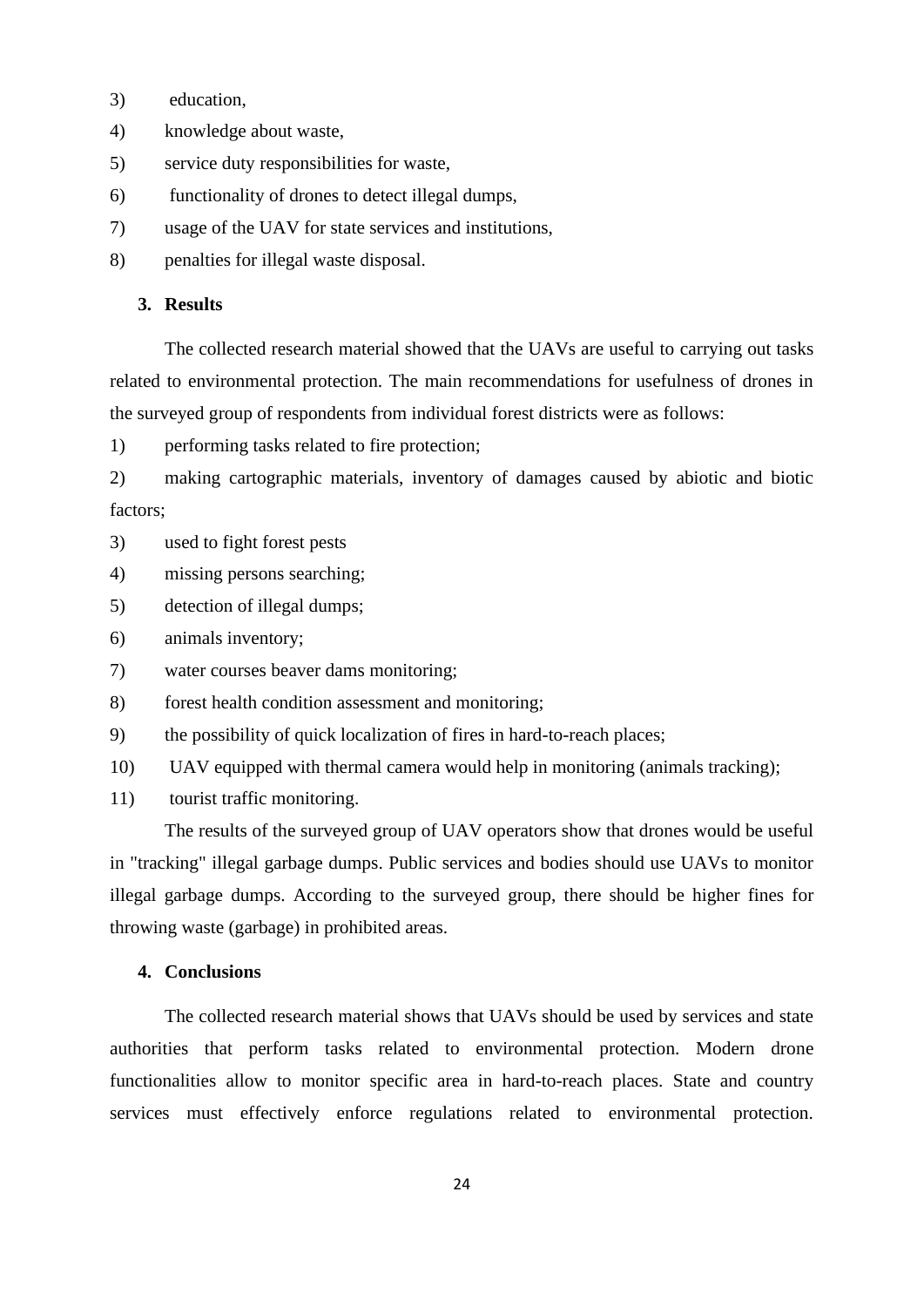Unfortunately due to the increasing number of illegal wild dumps, the deployment of unmanned aerial vehicles should be implemented in every forest inspectorate in Poland.

#### **Summary**

Above considerations present only a fragment of the issue of the possible use of unmanned aerial vehicles for tasks related to environmental protection and ecological safety. Currently, unmanned aviation is becoming a tool to fight crimes related to environmental pollution. Testing the quality of air, water and monitoring of waste management affects the general condition of the environment in Poland. Due to the risk of environmental pollution, measures should be continued to protect it.

Deliberate human activity is only one of the elements of the threat to the environment. There are cyclical flood and fire risks in Poland, which are also highly dangerous to the environment.

Threats may arise from anthropogenic activities as well as from natural forces. You can distinguish, among the others: flood, fire, construction, radiological, epidemics or other extraordinary hazards (catching animals, swarms of insects, revealing unexploded ordnance etc.(Graczyk 2013, p. 220). Early detection and direct identification of a given threat is important from the environmental protection point of view. An example may be early identification of forest fires, where the fire moves very quickly, completely destroying the forest litter or tree branches. In such situations, it seems reasonable to use UAVs.

Fires destroy globally about 67 million hectares (ha) per year. Social costs and environmental issues include damage to human health, release of greenhouse gases and infrastructure damage. The entire procedure for extinguishing a fire is an extremely complex task. The current techniques during firefighting are mostly based on helicopters, seaplanes and fire brigade officers. Unmanned aerial vehicles have ability to fly at low altitudes, which is important during firefighting. The use of drones in fires is limited to the monitoring, surveillance and data collection (Kostur et.al., 2019, pp. 40-41). There is no doubt that forest, meadow fires and popular burning of grasses cause serious threats to the entire ecosystem.

Firing the grasses reduces the utility value of the soil even for several years. As a result of such activity, the natural processes of decomposition of plant residues are inhibited and creation of fertile soil. High temperature is a threat to animals and completely destroys plants. For example smoke that comes with fire doesn't allow for pollinating flowers by bees and bumblebees, which decrease plants yielding. The result is that earthworms that die and don't improve the physical properties of the soil and also bird breeding grounds are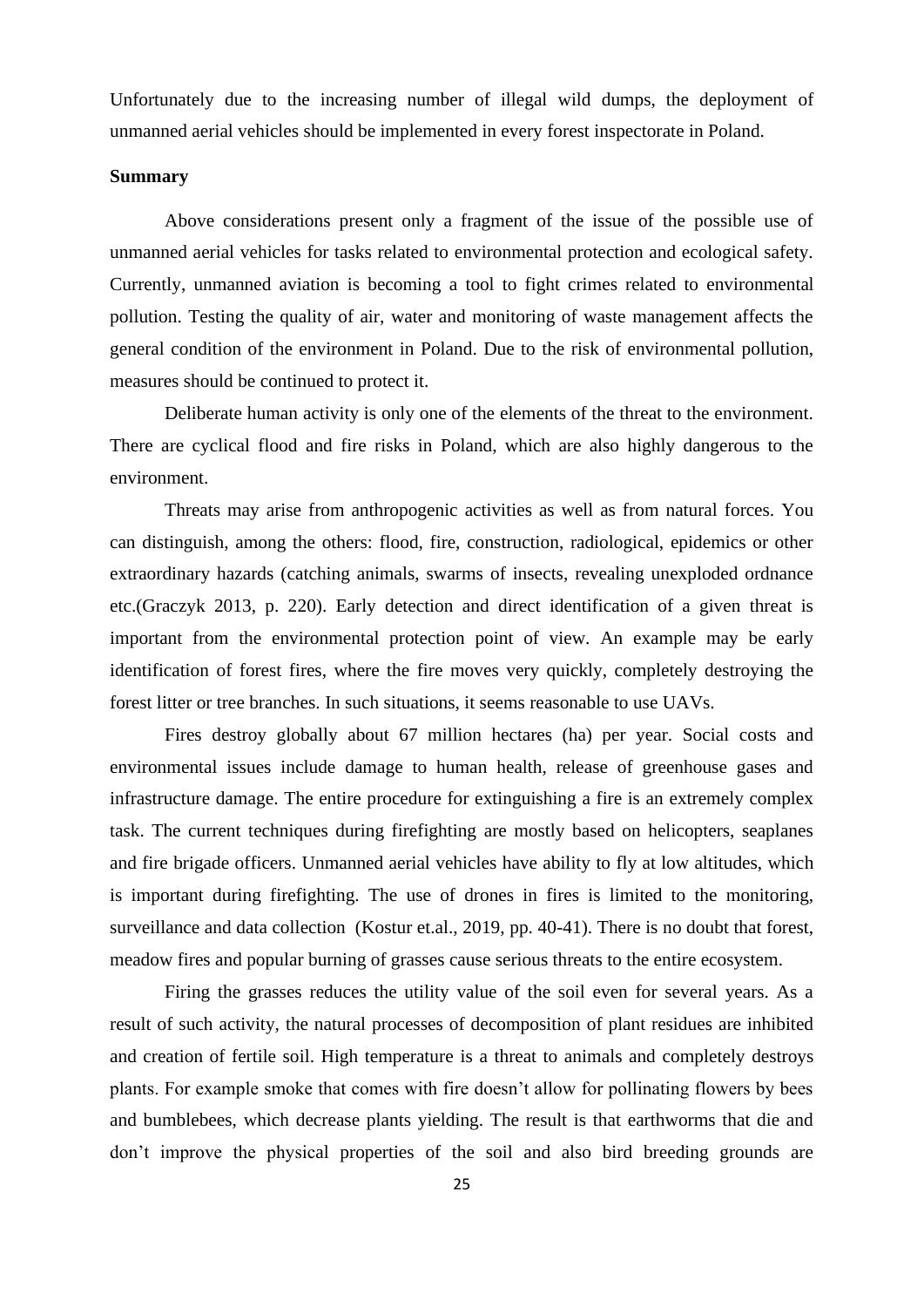annihilated (Grass burning and the environment, https://filtryplus.pl). There are many more negative examples and they depend on the scale and type of threat. The use of unmanned aviation facilitates preventive and direct actions related to environmental protection undoubtedly. For example illegal landfill early identification will help to inhibit the waste decomposition, which could be extremely contagious. Of course, use of unmanned aerial vehicles will not bring the desired effect without proper environmental education of the society.

Continuous social and environmental programs and campaigns implementation contributes to increase the environmental awareness in the society. An example of it is the campaign carried out by the Ministry of Climate and Environment entitled "Top five for segregation" where the positive aspects of segregating waste are promoted. Another example was the campaign entitled "Ekodzieciaki" which learned positive models in children regarding their behavior towards the surrounding nature (Ecological education, https://www.gov.pl).

Counteracting to illegal environmental practices is not easy, because it is carried out on a very large scale and has a various aspects. Safety services and state institutions must effectively control the level of pollution, landfills, and also monitor negative phenomena in the environment. As described by Cz. Rosik - Dulewska - an important element of the state ecological policy is the rational use, disposal and storage of waste (Rosik-Dulewska 2000, p. 34). This is particularly noticeable during the COVID-19 pandemic, where single-use foils packaging and plastics is produced in huge amounts.

The prospect of using UAVs for environmental protection tasks is huge. The development of UAV technology contributes to environmental threats monitoring in in the air, on land and in the aquatic environment.

#### **References**

- Alvarez-Vanhard, E. et al. (2021) UAV & satellite synergies for optical remote sensing applications: A literature review, Science of Remote Sensing, Volume 3, 100019, https://doi.org/10.1016/j.srs.2021.100019.
- Bielawski, R., et al. (2020) Safety of Aircraft Structures in the Context of Composite Element Connection, International Review of Aerospace Engineering (I.RE.AS.E), Vol. 13, N. 5, pp. 159-164, doi.org/10.15866/irease.v13i5.18805.
- Cwojdziński, L. (2014) Bezzałogowe systemy walki, charakterystyka, wybrane problemy użycia i eksploatacji, Wojskowa Akademia Techniczna, Warszawa.
- Ficoń, K. (2021) Łańcuch bezpieczeństwa. Zagrożenia, ryzyko, kryzysy, Wydawnictwo BEL, Warszawa.
- Jaszczur, W (2020), Perspektywy stosowania BSP w zarządzaniu kryzysowym, in: Kamprowski, R., Skarżyński, M. (ed.) Wykorzystanie dronów i robotów w